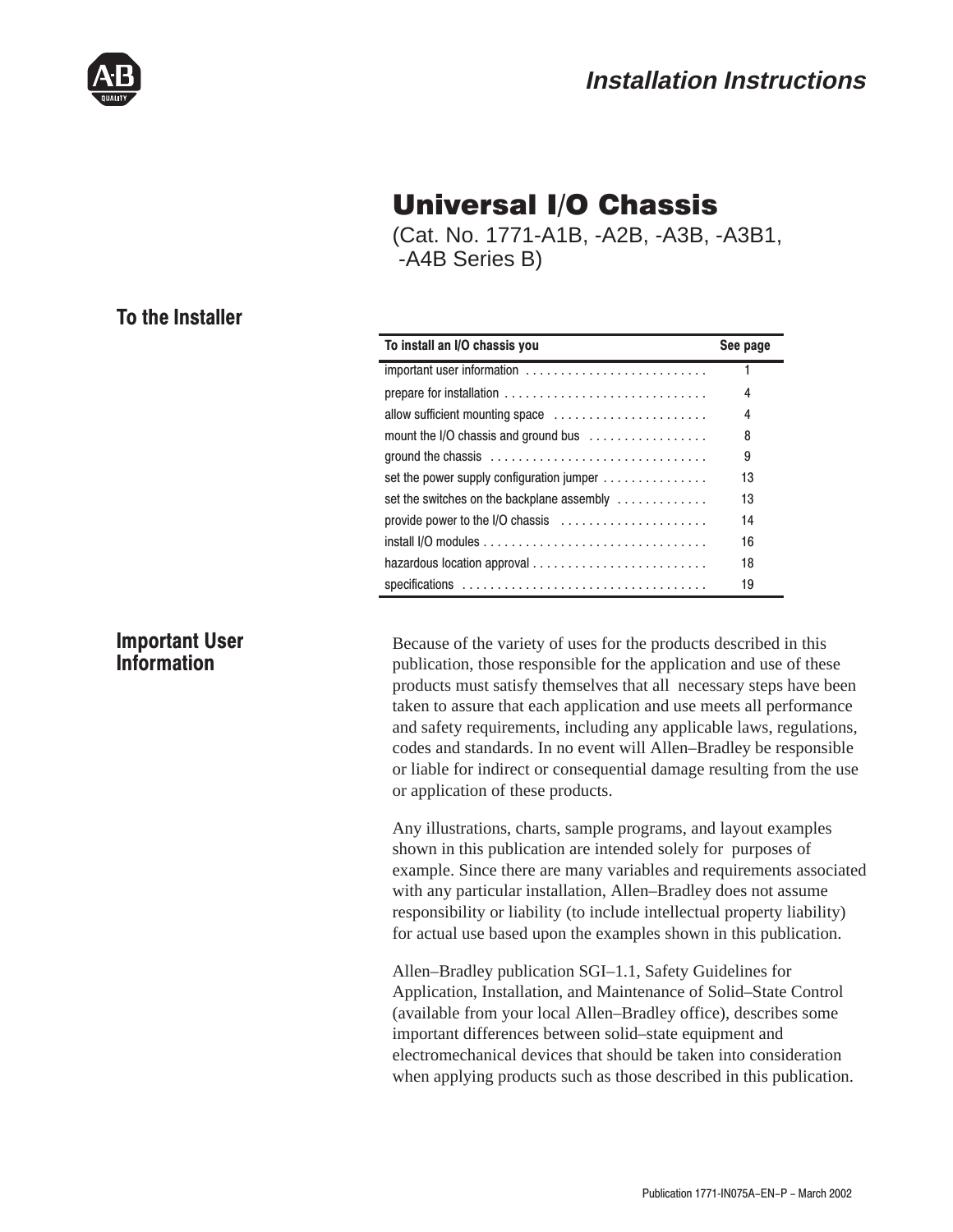Reproduction of the contents of this copyrighted publication, in whole or part, without written permission of Rockwell Automation, is prohibited.

Throughout this publication, notes may be used to make you aware of safety considerations. The following annotations and their accompanying statements help you to identify a potential hazard. avoid a potential hazard, and recognize the consequences of a potential hazard.

| <b>WARNING</b>   | Identifies information about practices or<br>circumstances that can cause an explosion in a<br>hazardous environment, which may lead to<br>personal injury or death, property damage, or<br>economic loss. |
|------------------|------------------------------------------------------------------------------------------------------------------------------------------------------------------------------------------------------------|
| <b>ATTENTION</b> | Identifies information about practices or<br>circumstances that may lead to personal injury<br>or death, property damage, or economic loss.                                                                |
|                  | Identifies information that is critical for                                                                                                                                                                |

**IMPORTANT**

Identifies information that is critical for successful application and understanding of the product.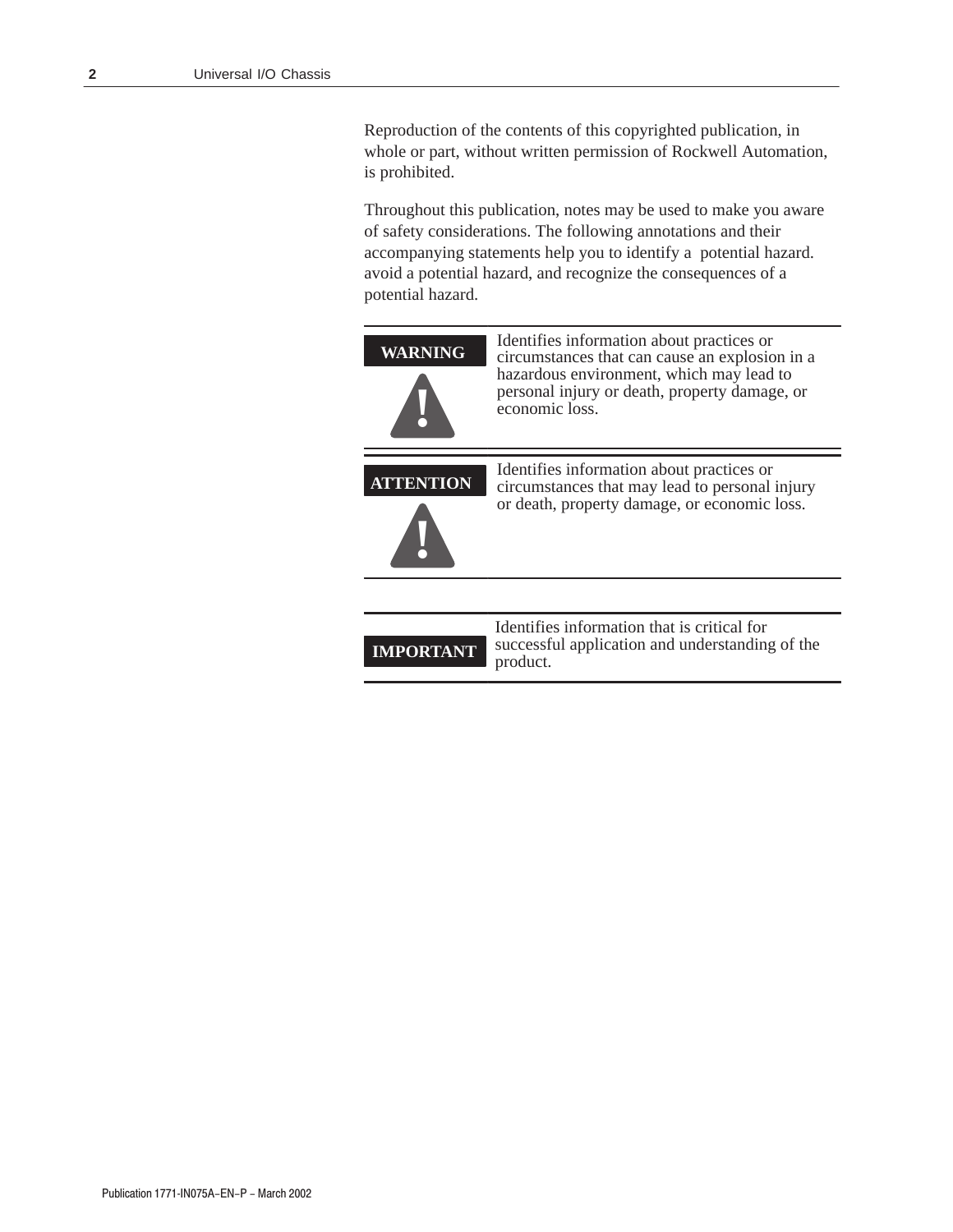#### **ATTENTION**



#### **Environment and Enclosure**

This equipment is intended for use in a Pollution Degree 2 industrial environment, in overvoltage Category II applications (as defined in IEC publication 60664–1), at altitudes up to 2000 meters without derating.

This equipment is considered Group 1, Class A industrial equipment according to IEC/CISPR Publication 11. Without appropriate precautions, there may be potential difficulties ensuring electromagnetic compatibility in other environments due to conducted as well as radiated disturbance.

This equipment is supplied as "open type" equipment. It must be mounted within an enclosure that is suitably designed for those specific environmental conditions that will be present, and appropriately designed to prevent personal injury resulting from accessibility to live parts. The interior of the enclosure must be accessible only by the use of a tool. Subsequent sections of this publication may contain additional information regarding specific enclosure type ratings that are required to comply with certain product safety certifications.

See NEMA Standards publication 250 and IEC publication 60529, as applicable, for explanations of the degrees of protection provided by different types of enclosures. Also, see the appropriate sections in this publication, as well as the Allen–Bradley publication 1770–4.1, ("Industrial Automation Wiring and Grounding Guidelines"), for additional installation requirements pertaining to this equipment.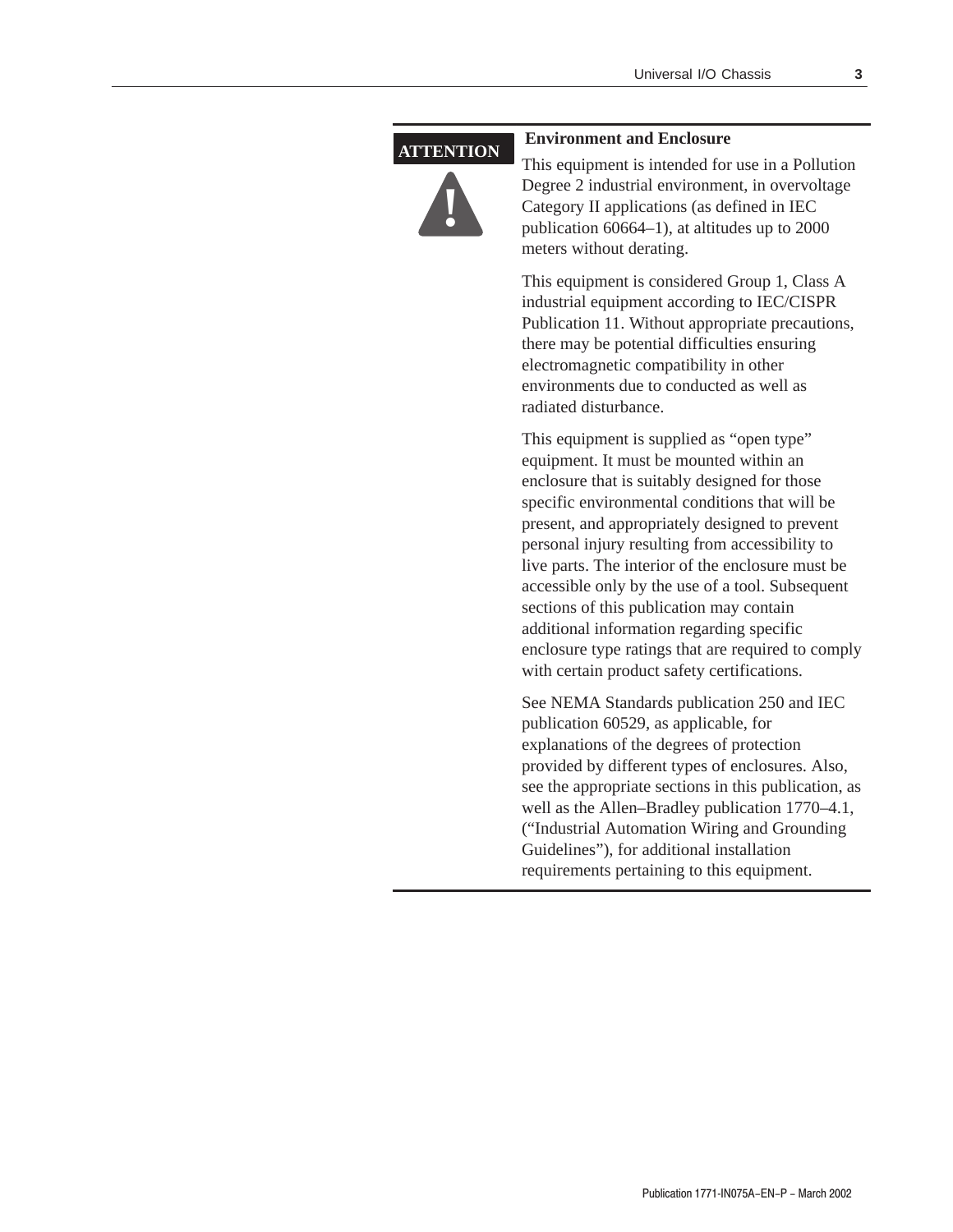## **Prepare for Installation**

Make sure you have these items:



# **Allow Sufficient Mounting Space**

| For these mounting dimensions          | See page |
|----------------------------------------|----------|
| I/O chassis                            |          |
| I/O chassis with external power supply |          |

Make sure you meet these minimum spacing requirements.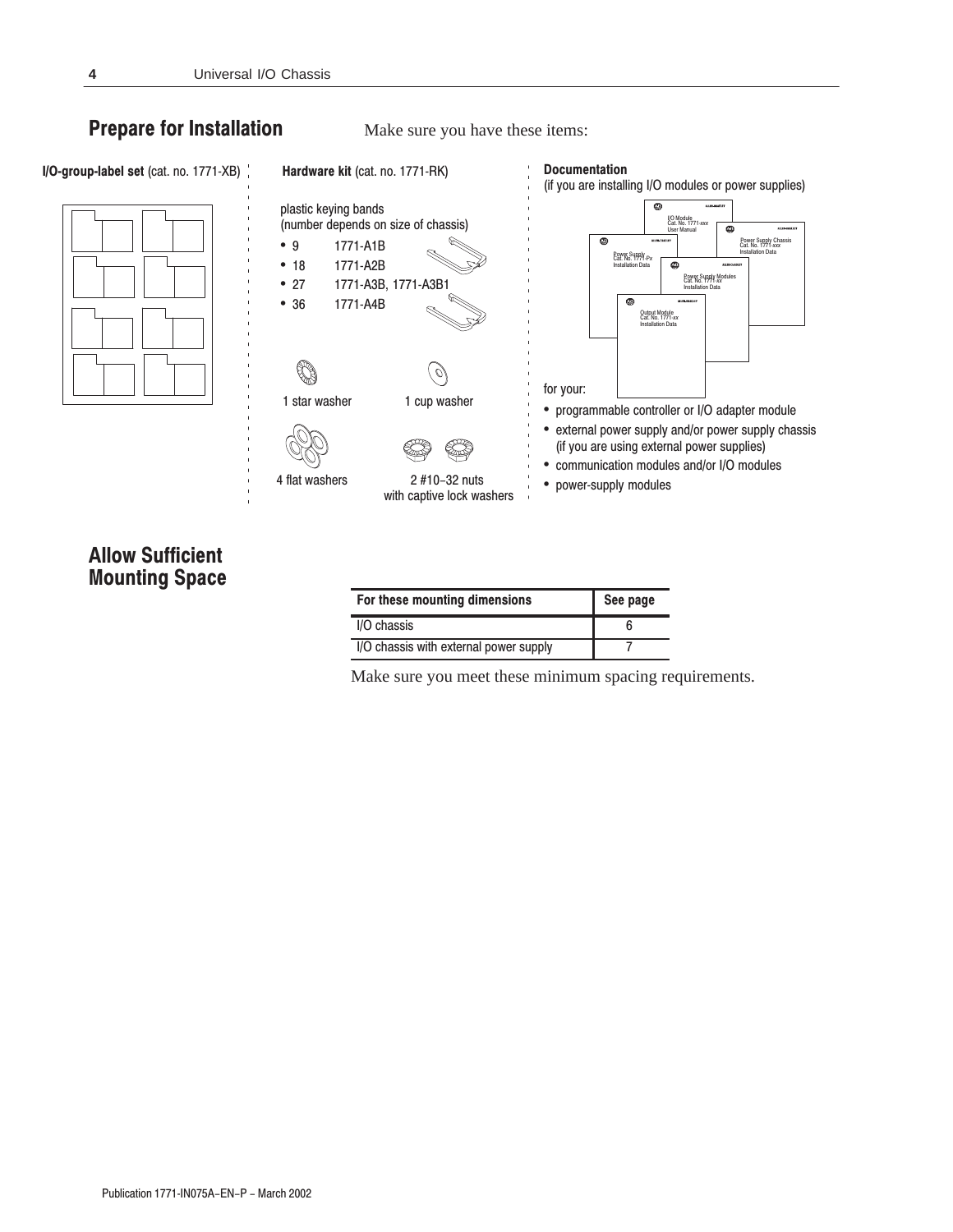



 $\mathbf{B}$ 

 $\mathbf{c}$ 

Minimum distance between a major component and the sides of an enclosure is 102mm (4 inches).

Minimum vertical separation between major components is 153mm (6 inches).

Minimum horizontal separation between major components is 102mm (4 inches).



Minimum vertical distance between a major component and the top or bottom of an enclosure is 153mm (6 inches).



13082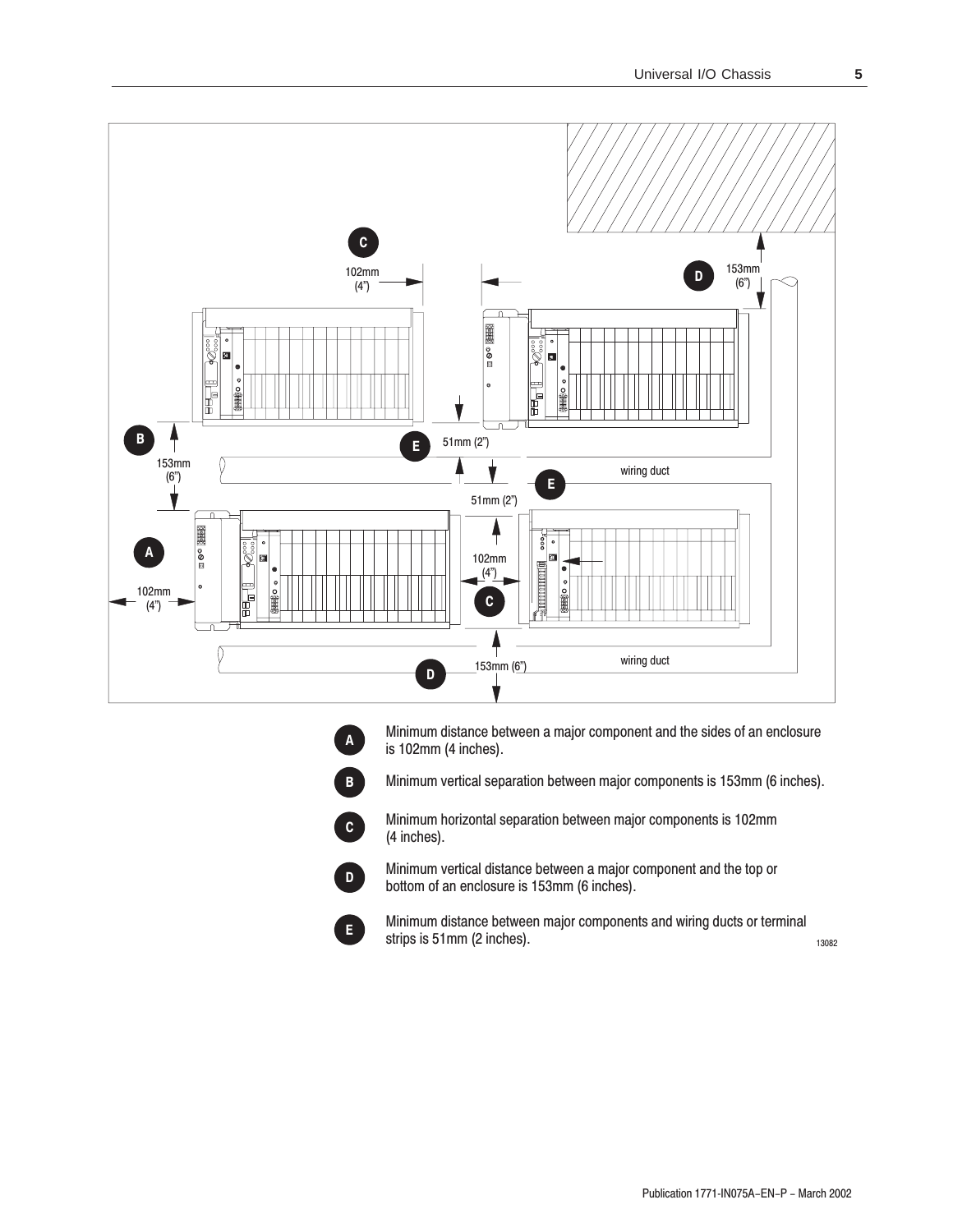

#### I/O Chassis Mounting Dimensions

<sup>1</sup>Total maximum depth dimension per installation depends on module  $12450 - 1$ wiring and connectors.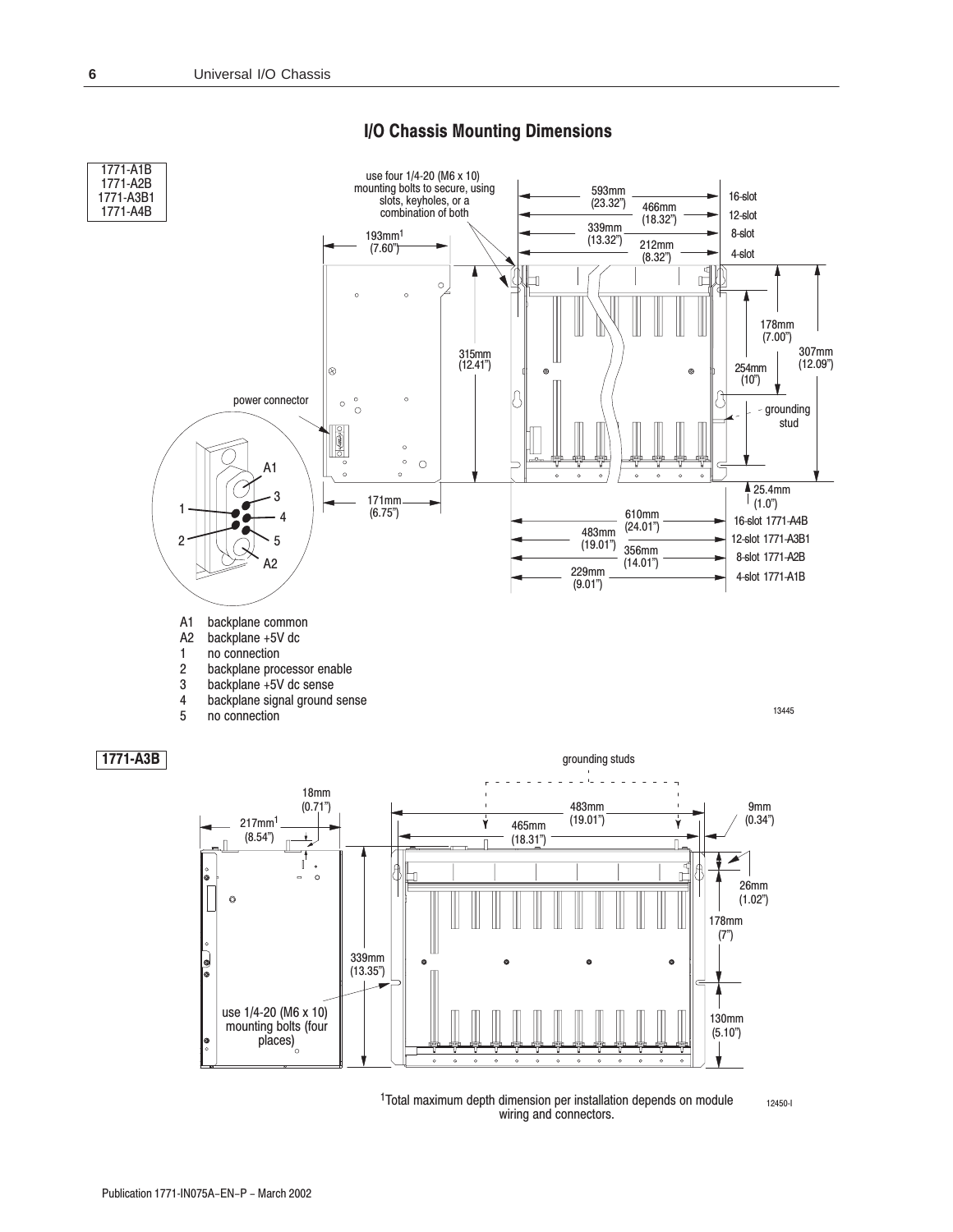

### I/O Chassis with External Power Supply Mounting Dimensions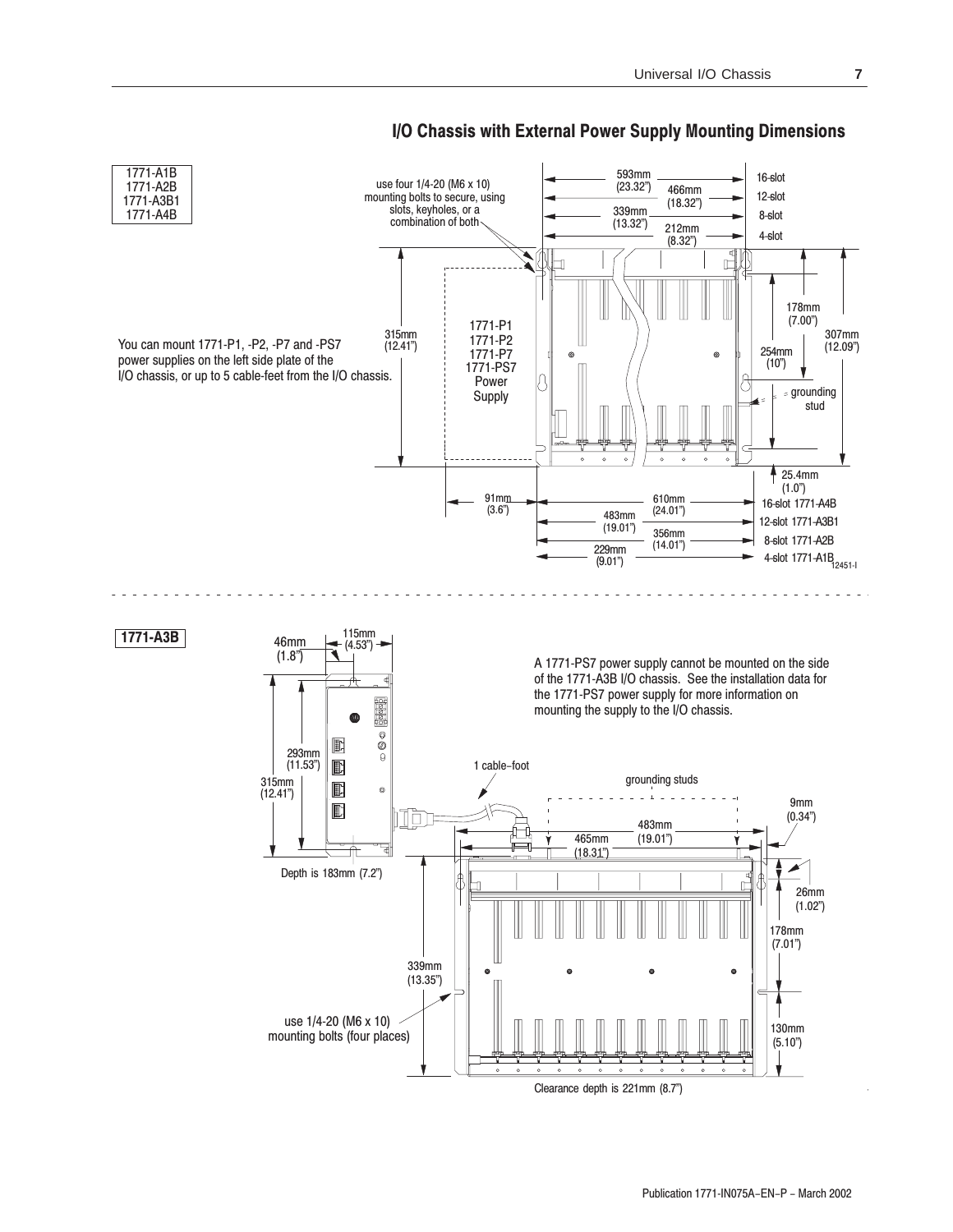## **Mount the I/O Chassis** and Ground Bus

| If you have this I/O chassis | Type of mount                                            |
|------------------------------|----------------------------------------------------------|
| 1771-A1B, -A2B, -A3B1, -A4B  | panel mount (rear mount)                                 |
| 1771-A3B                     | 19" rack mount (front mount) or panel mount (rear mount) |

Each enclosure must contain a central ground bus. The ground bus is the common connection for each chassis within the enclosure and the enclosure itself. Use either bolts or welded studs to mount the I/O chassis and central ground bus. If you are mounting a chassis to the back panel of an enclosure, use  $1/4-20$  (M6 x 10) mounting bolts.





For further information, refer to publication 1770–4.1, "Industrial Automation Wiring and Grounding Guidelines."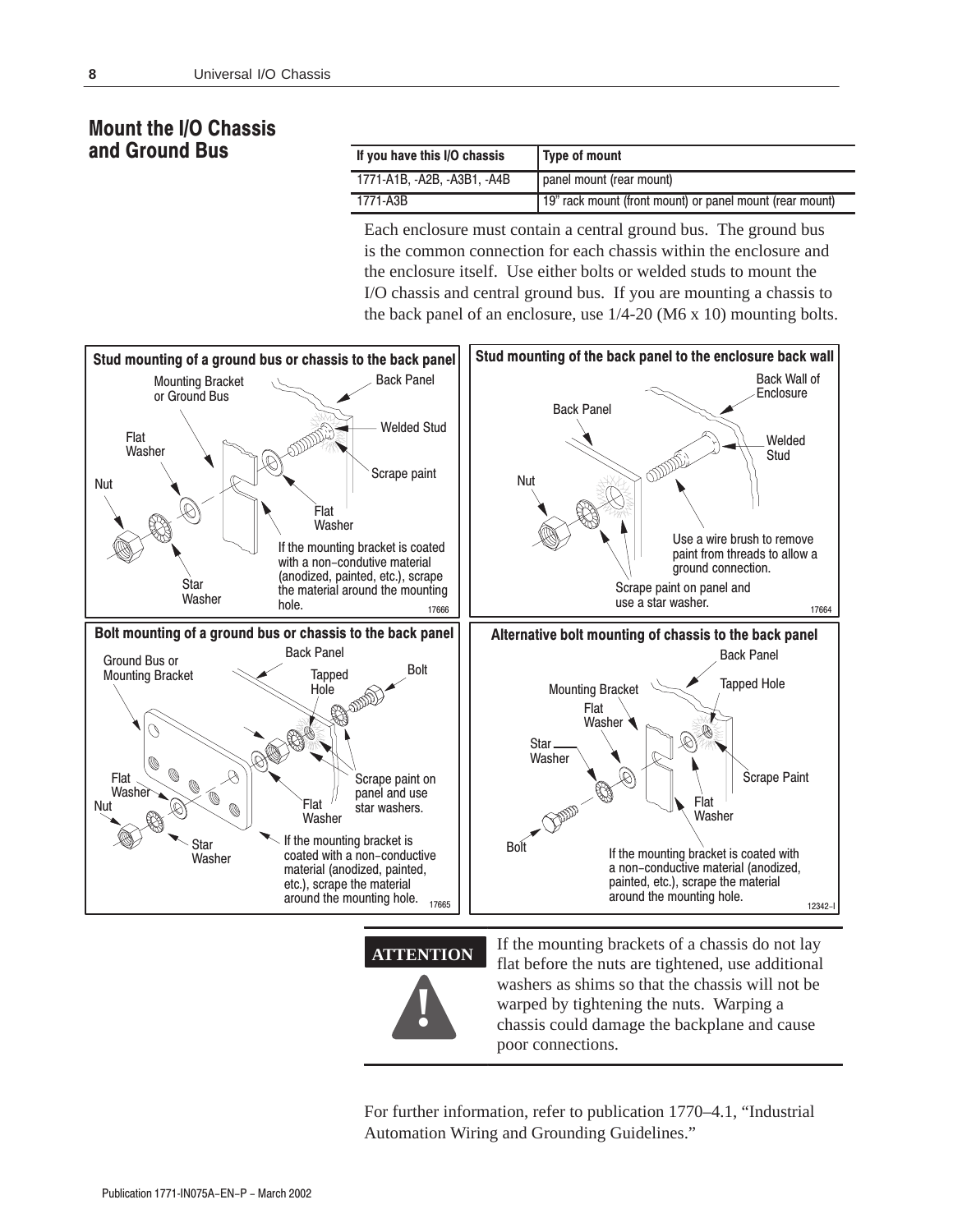# **Ground Your I/O Chassis**

| To properly ground your I/O chassis                            | See page |
|----------------------------------------------------------------|----------|
| verify that your system-design plans are using the correct     | 9        |
|                                                                | 10       |
| connect equipment grounding conductors                         | 11       |
| connect a ground bus to the grounding electrode system $\dots$ | 12       |
| ground shielded cables                                         | 12       |

# **Verify Grounding Configuration**

Remote I/O Systems



#### **Extended-Local I/O Systems**

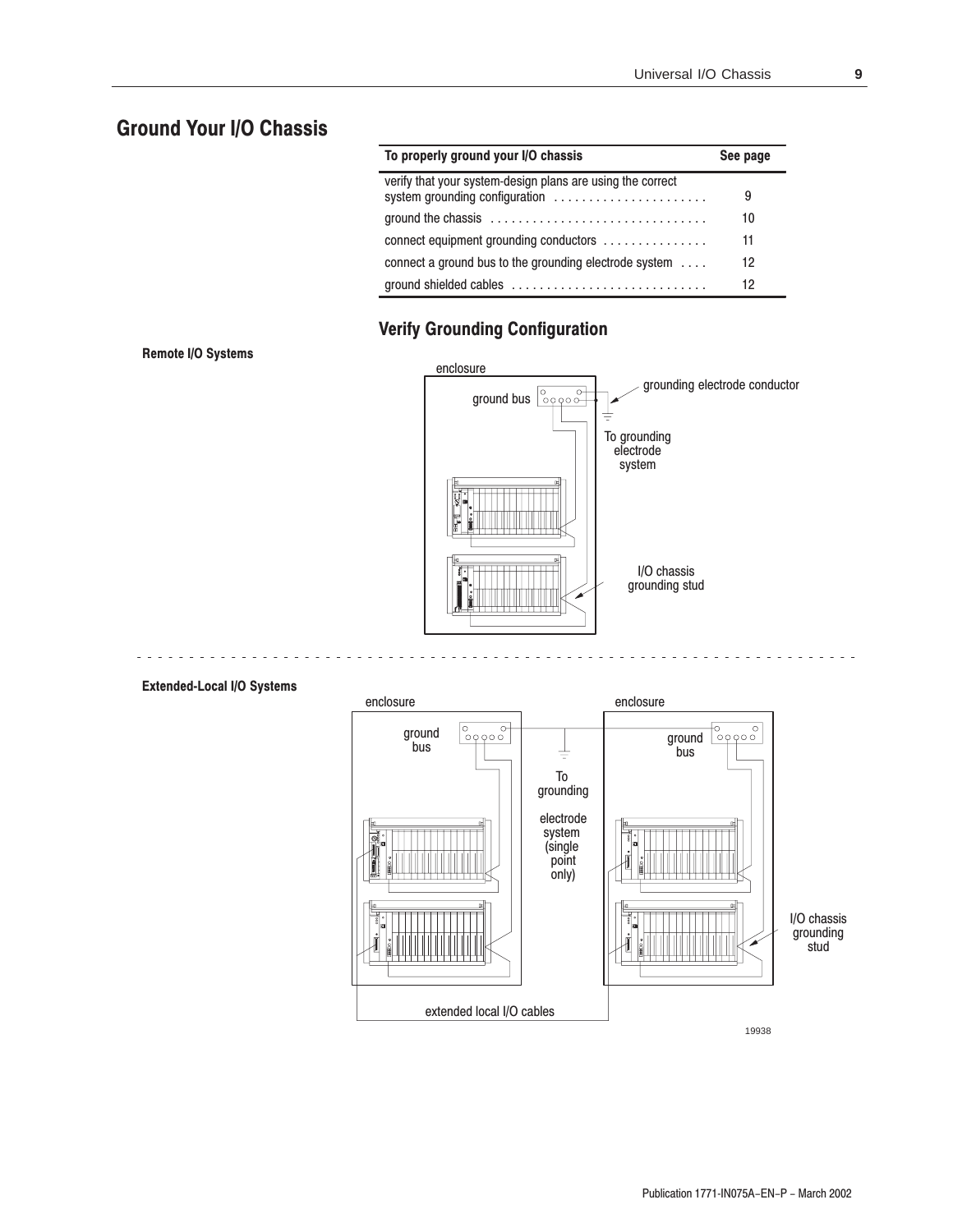### Has grounding stud(s) located This I/O chassis ⊺ ਜੀ  $\top$ 1771-A1B 1771-A2B 1771-A3B1 1771-A4B To prevent ground loops from **ATTENTION** 1771-A3B<sup>1</sup> occurring, use only one grounding stud when grounding your equipment.

Use the following information, along with the installation manual for your programmable controller to ground the I/O chassis and your I/O modules.



#### **Ground the Chassis**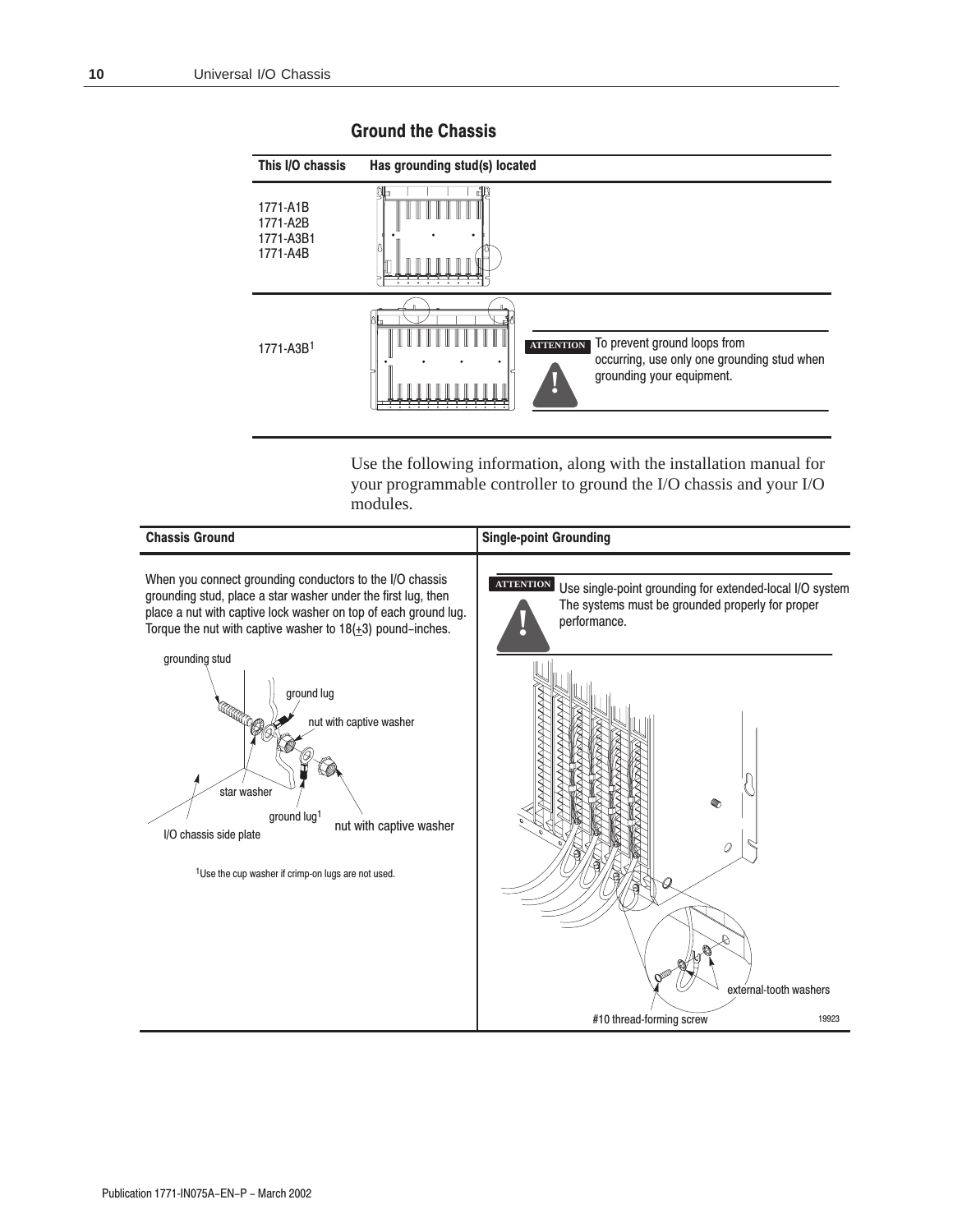

**Connect Equipment Grounding Conductor** 

Connect an equipment grounding conductor directly from each chassis to an individual bolt on the ground bus.

| For chassis with | Connect the equipment<br>grounding conductor using |  |
|------------------|----------------------------------------------------|--|
| a ground stud    | the grounding stud                                 |  |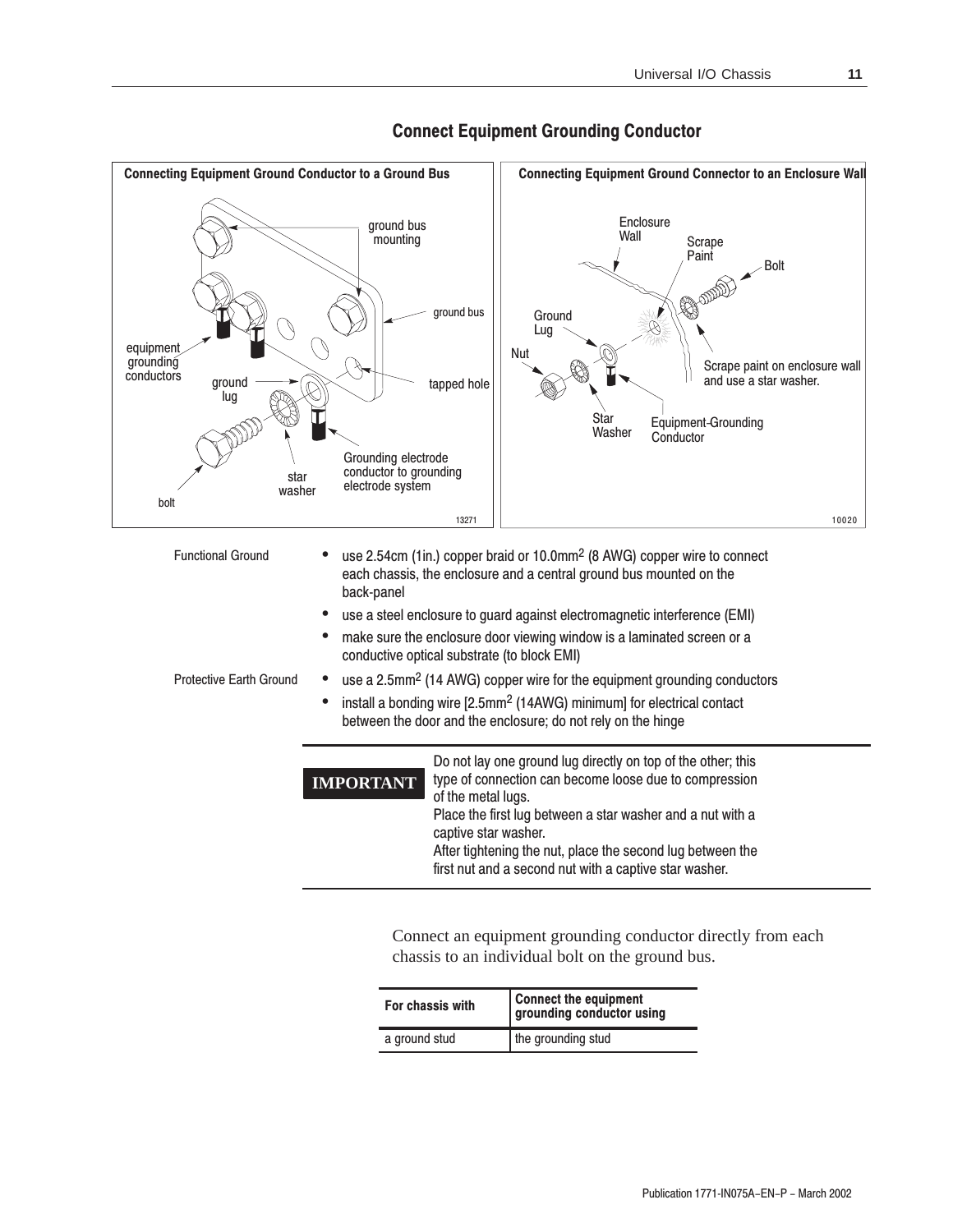#### **Connect Ground Bus to Grounding-Electrode System**

The grounding-electrode system is at earth-ground potential and is the central ground for all electrical equipment and ac power within any facility. Use a grounding-electrode conductor to connect the ground bus to the grounding-electrode system. Use at minimum 8 AWG copper wire for the grounding-electrode conductor to guard against EMI. The National Electrical Code specifies safety requirements for the grounding-electrode conductor.

#### **Ground Shielded Cables**

Certain connections require shielded cables to help reduce the effects of electrical noise coupling. Ground each shield at one end only. A shield grounded at both ends forms a ground loop which could cause faulty PLC-5 processor operation.

Ground each shield at the end specified in the appropriate publication for the product.

Avoid breaking shields at junction boxes. Many types of connectors for shielded conductors are available from various manufacturers. If you do break a shield at a junction box:

- connect only category-2 conductors in the junction box
- do not strip the shield back any further than necessary to make a connection
- connect the shields of the two cable segments to ensure continuity along the entire length of the cable

For more information about grounding the chassis, see *Industrial Automation Wiring and Grounding Guidelines* (publication 1770-4.1).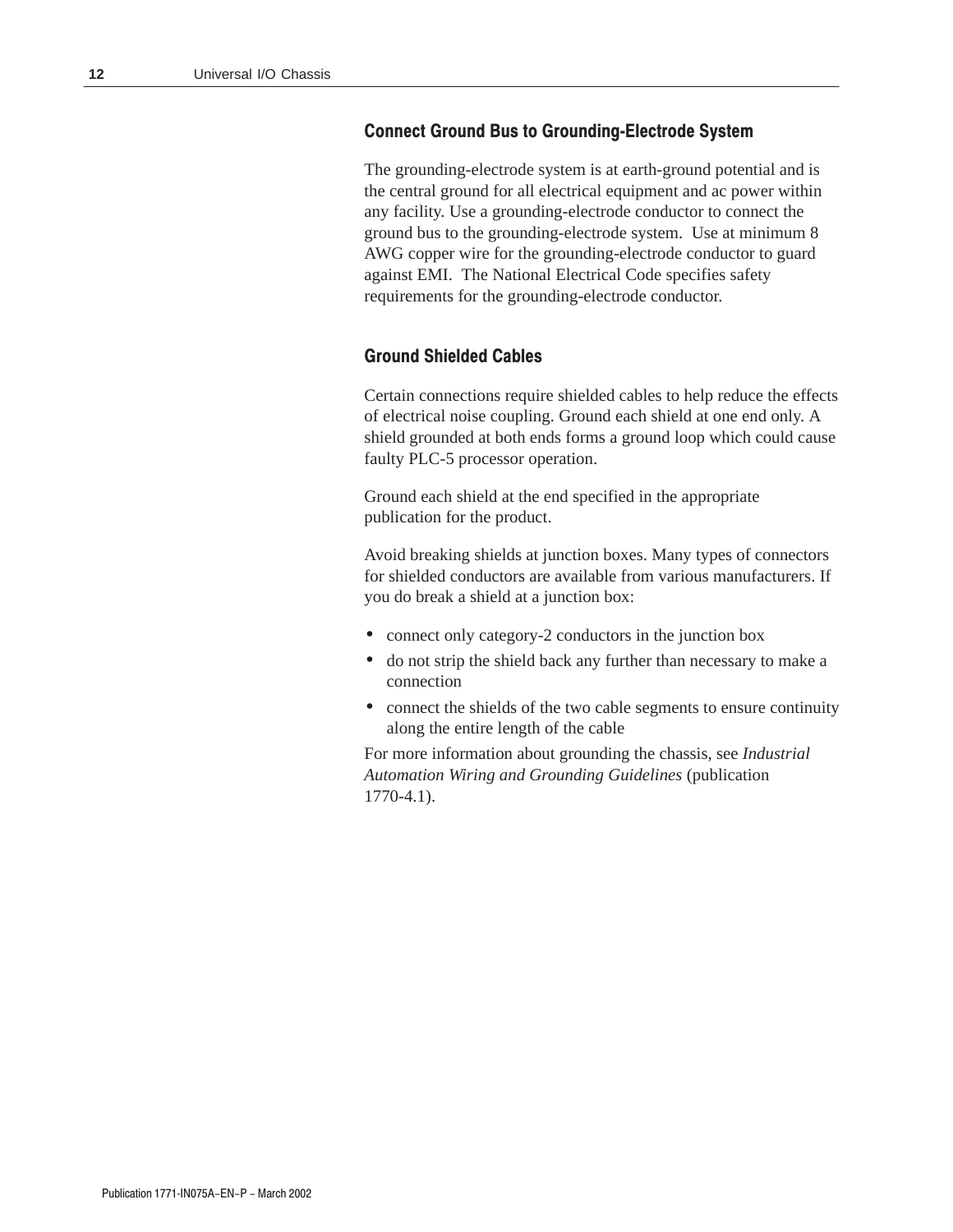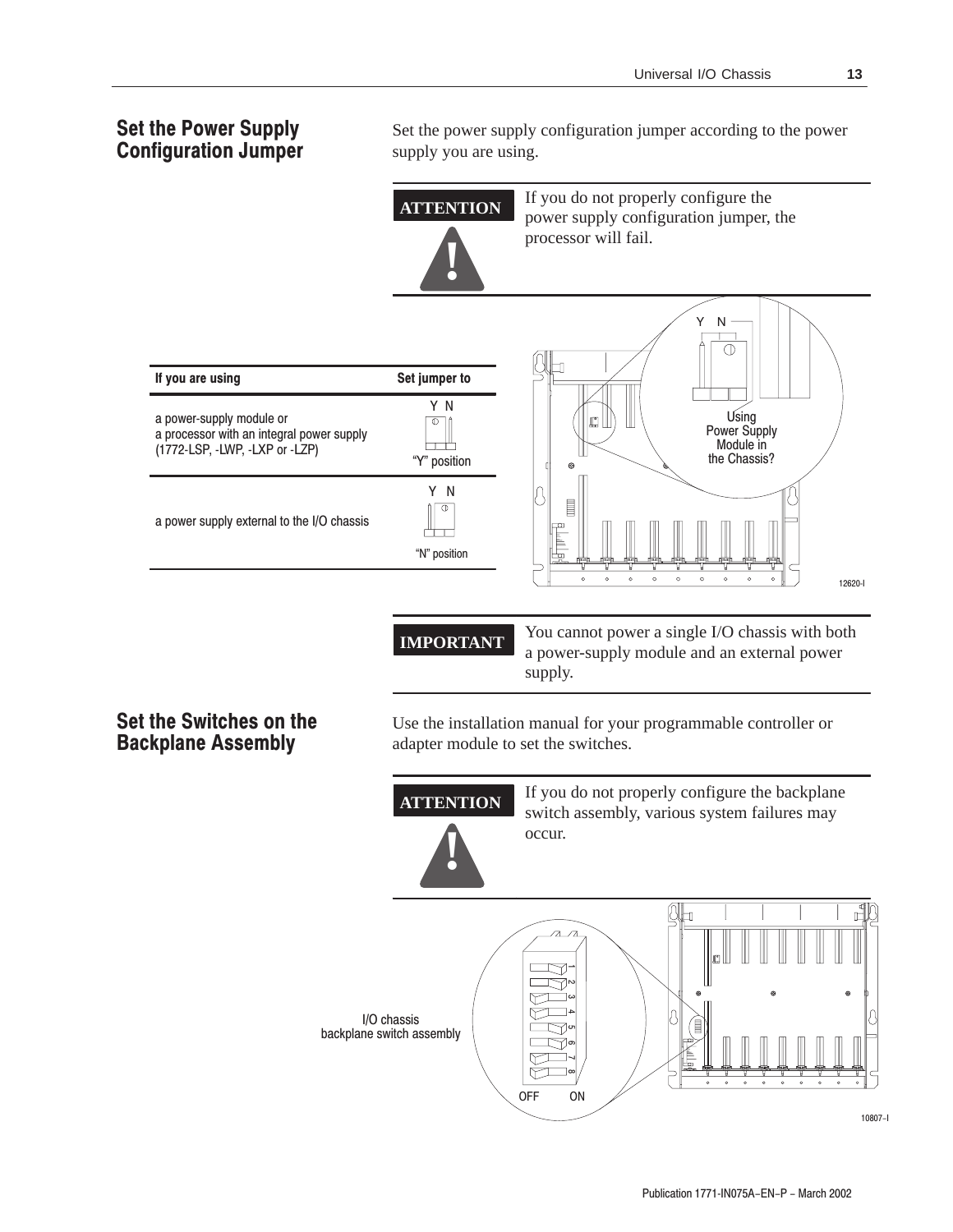## **Provide Power** to the I/O Chassis

Your I/O chassis can receive power through:

- processors with integral power supplies that provide 2-4A
- power-supply modules that provide 3-8A
- external power supplies that provide 6.5-16A (*external power supplies are not designed for parallel operation*)

Power-supply modules are designed for parallel operation using 1771–CT cables. See your power supply installation documentation (1771 I/O Chassis and Power Supplies product data, publication 1771–2.185) for possible configurations.

```
IMPORTANT
    The 1772-LSP, -LWP, -LXP, and -LZP processor
    modules already contain a power supply so you
    can only parallel one additional power-supply
    module with these processor modules.
```
**ATTENTION !**

Do not connect an external power supply and a power-supply module to the same I/O chassis; they are incompatible.



If you insert or remove any module or power supply while backplane power is on, an electrical arc can occur. This could cause an explosion in hazardous location installations. Be sure power is removed or the area is nonhazardous before proceeding.

**!**

**WARNING** If you connect or disconnect any cable or wiring with power applied to this module or the device on the other end of the cable or wire, an electrical arc can occur. This could cause an explosion in hazardous location installations. Be sure power is removed or the area is nonhazardous before proceeding.

| If your I/O chassis is receiving power through     | Then                       |
|----------------------------------------------------|----------------------------|
| an external power supply or a power supply chassis | continue with this section |
| power-supply modules                               | go to page 16              |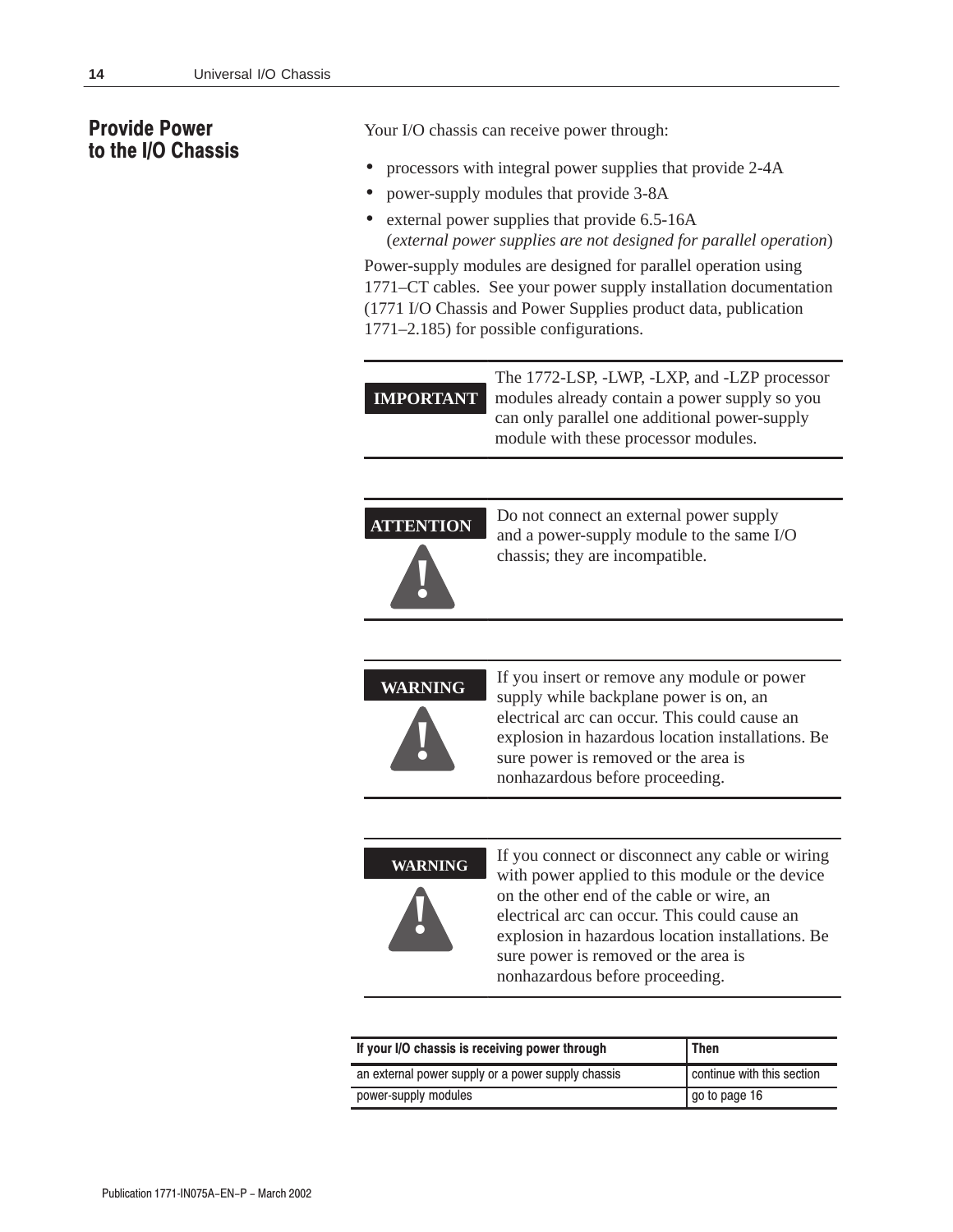#### Attaching a Power Supply to an I/O Chassis

The I/O chassis has two power connectors. You connect the external power supply or power supply chassis (1771-PSC) to the I/O chassis using these connectors and the appropriate power supply cables.

**IMPORTANT**

Use the installation data for your power supply or power supply chassis (1771 I/O Chassis and Power Supplies product data, publication 1771–2.185) to properly mount it to your I/O chassis.

If you mount a power supply to any I/O chassis, place the flat washers provided between each mounting screw and the power washers provided between each mounting screw and the power<br>supply mounting bracket. If you do not use the flat washers, the mounting screw intrudes into the I/O chassis and interferes with module insertion.



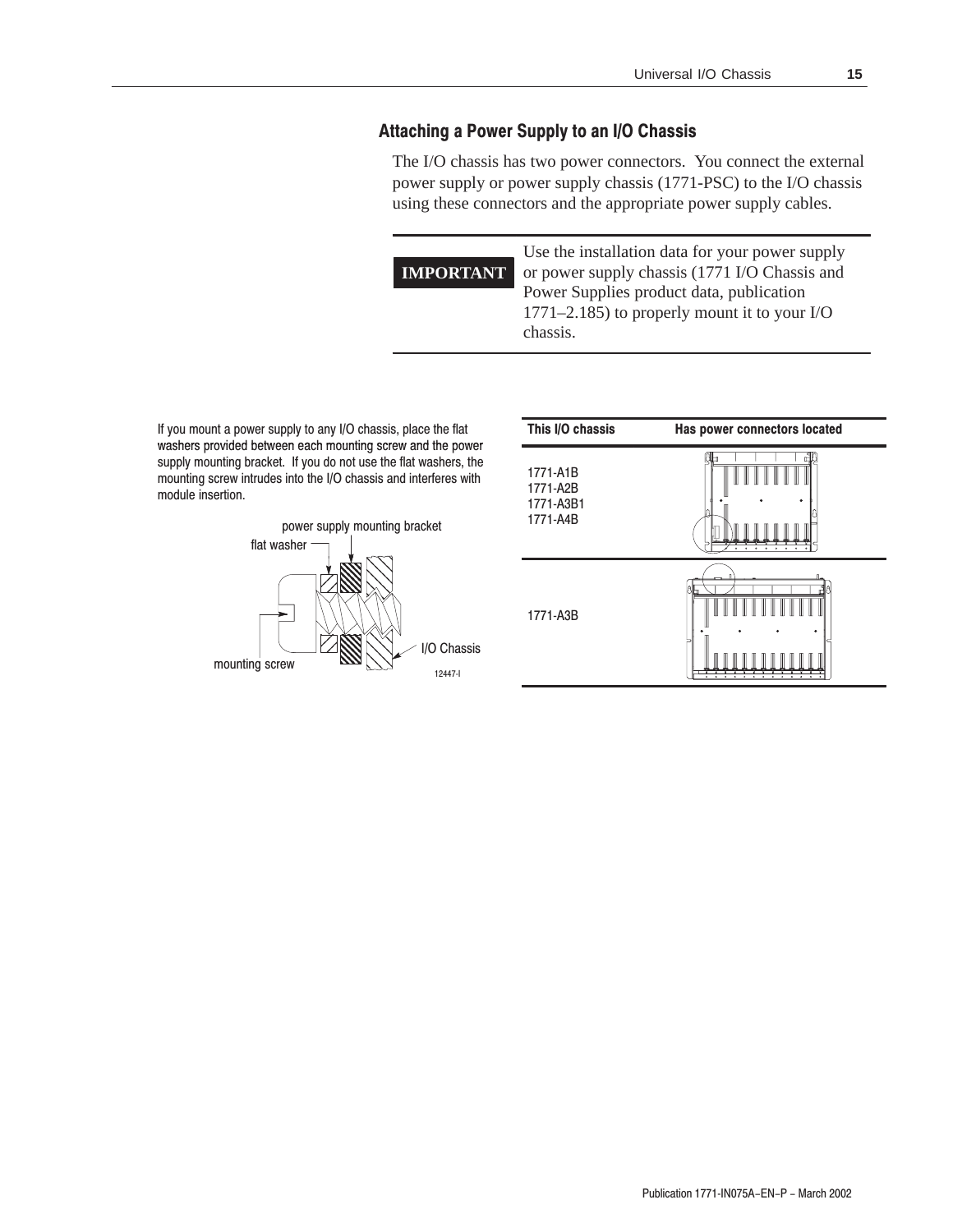### **Install Your I/O Modules**

The left-most slot of each chassis accepts either a processor module or an I/O adapter module. The other slots in the chassis accept communication modules, I/0 modules and power-supply modules.



locking-bar pins front of chassis

To insert a module:

- 1. Pull the locking-bar pins to release the locking bar and swing it up.
- 2. Use the installation data/user manual for your module to:
	- position the keying bands in the backplane connectors to a. correspond to the key slots on the module. This prevents you from inserting the wrong module in this slot.

Observe the following precautions when **ATTENTION** inserting or removing keys:



• make sure that key placement is correct

Incorrect keying or the use of a tool can result in damage to the backplane connector and possible system faults.



install the module.  $\mathbf{b}$ .

12453-l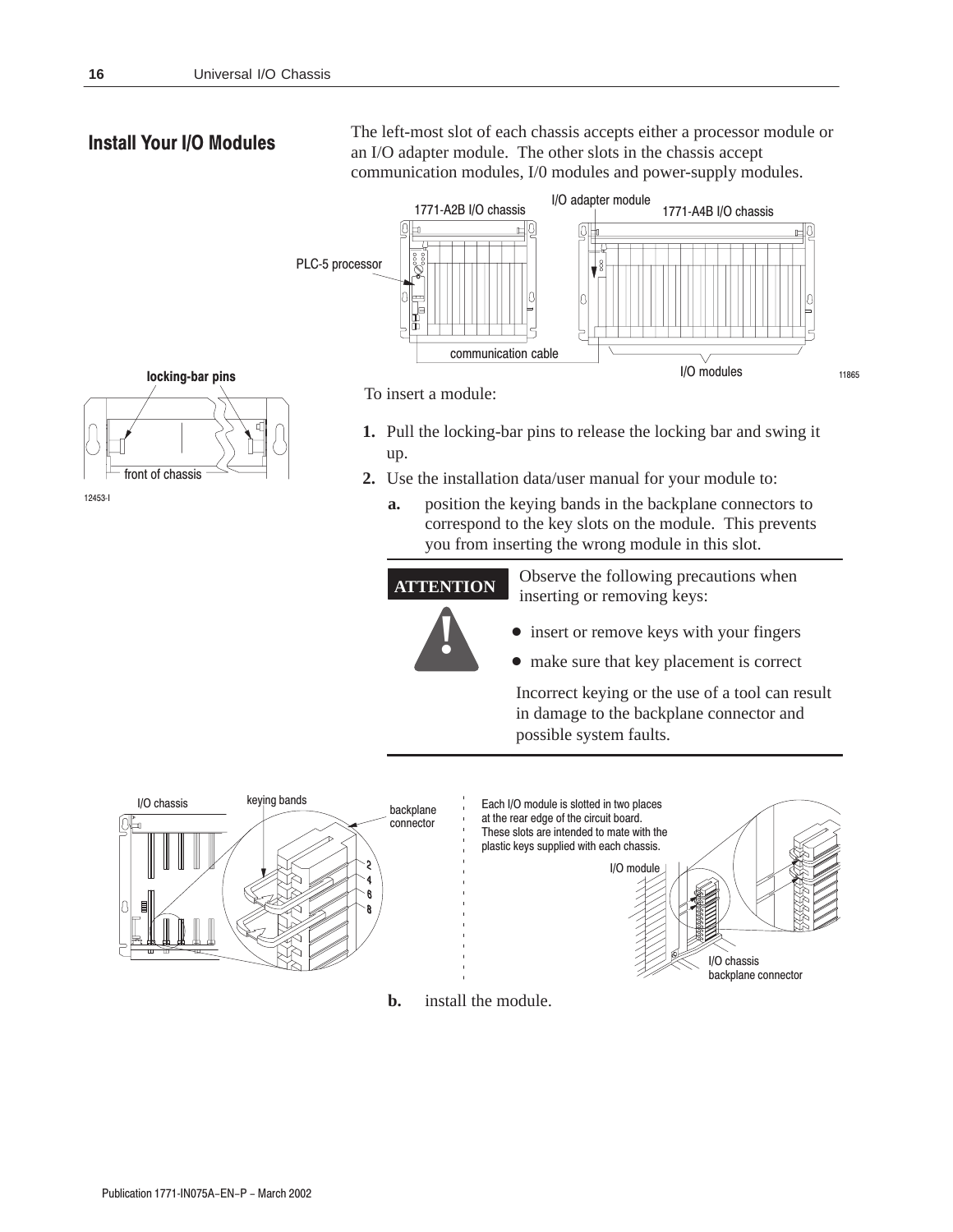

scored line scored line scored line

placement

front of chassis

12448-l

**10 17**

**00 07**

**5.** Use your module's installation data to make other wiring connections.

'n

1/2-slot addressing (32-point I/O modules)

**6.** Apply power to the system and run tests as required.

 $G_4$   $G_5$  |  $G_6$   $G_7$ 

**10 17**

**00 07**

**10 17**

**00 07**

**10 17**

**00 07**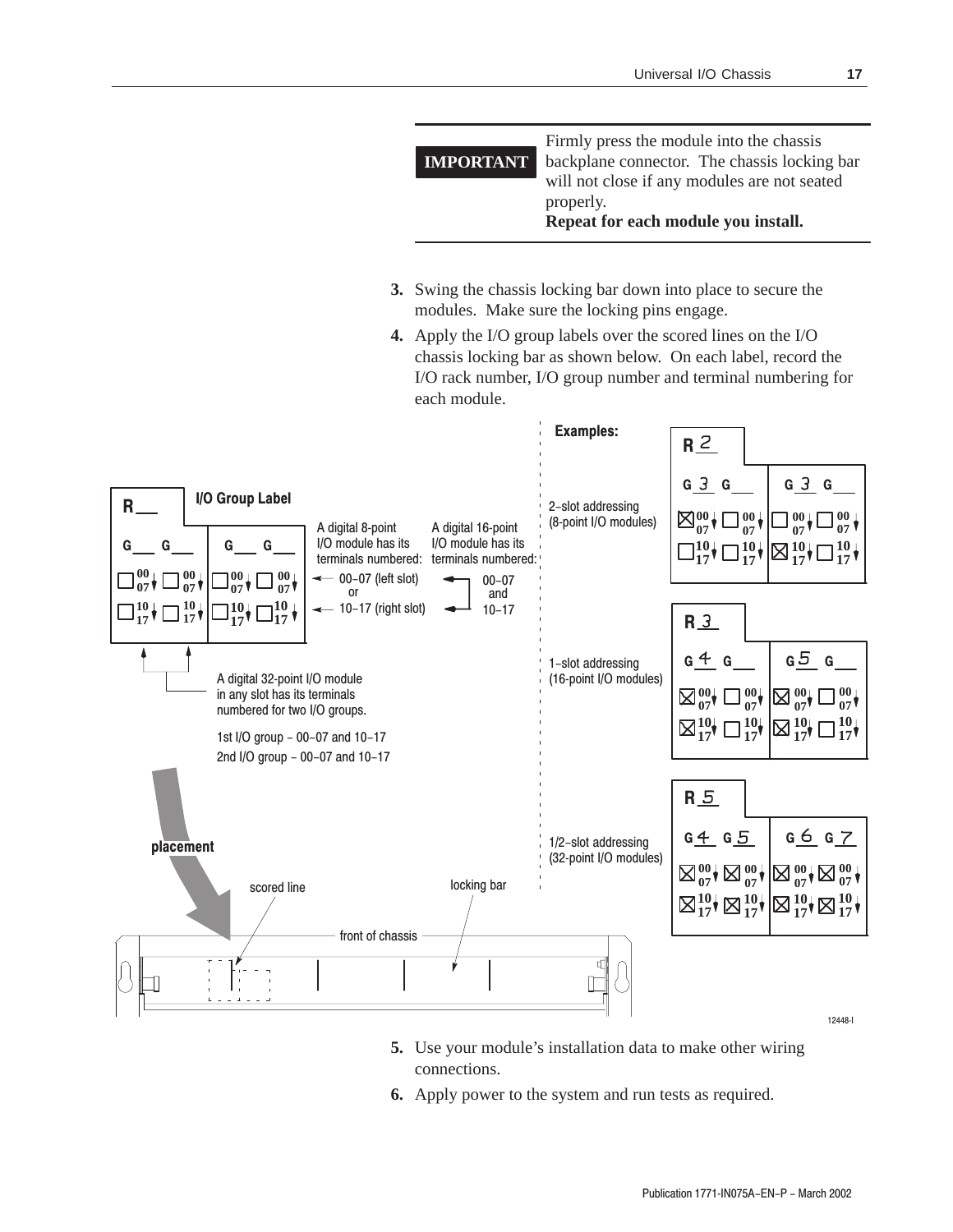#### The following information applies when operating this equipment in hazardous locations:

Products marked "CL I, DIV 2, GP A, B, C, D" are suitable for use in Class I Division 2 Groups A, B, C, and D Hazardous Locations and nonhazardous locations only. Each product is supplied with markings on the rating nameplate indicating the hazardous location temperature code. When combining products within a system, the most adverse temperature code (lowest "T" number) may be used to help determine the overall temperature code of the system. Combinations of equipment in your system are subject to investigation by the local Authority Having Jurisdiction at the time of installation.

| <b>WARNING</b> | <b>EXPLOSION HAZARD -</b>                                                                                                                                                                                                                                                                        |  |  |  |
|----------------|--------------------------------------------------------------------------------------------------------------------------------------------------------------------------------------------------------------------------------------------------------------------------------------------------|--|--|--|
|                | Do not disconnect equipment unless power has been removed or<br>the area is known to be nonhazardous.                                                                                                                                                                                            |  |  |  |
|                | Do not disconnect connections to this equipment unless power<br>has been removed or the area is known to be nonhazardous.<br>Secure any external connections that mate to this equipment by<br>using screws, sliding latches, threaded connectors, or other<br>means provided with this product. |  |  |  |
|                | Substitution of components may impair suitability for Class I.<br>Division 2.                                                                                                                                                                                                                    |  |  |  |
|                | If this product contains batteries, they must only be changed in an<br>area known to be nonhazardous.                                                                                                                                                                                            |  |  |  |

#### Informations sur l'utilisation de cet équipement en environnements dangereux:

Les produits marqués CL I, DIV 2, GP A, B, C, D ne conviennent que une utilisation en environnements de Classe I Division 2 Groupes A, B, C, D dangereux et non dangereux. Chaque produit est livré avec des marquages sur sa plaque d'identification qui indiquent le code de température pour les environnements dangereux. Lorsque plusieurs produits sont combinés dans un systéme, le code de température le plus défavorable (code de température le plus faible) peut eatre utilisé pour déterminer le code de température global du systéme. Les combinaisons d'equipements dans le systéme sont sujettes à inspection par les autorités locales qualifiées au moment de l'installation.

| <b>AVERTISSEMENT</b> | <b>RISQUE D'EXPLOSION -</b>                                                                                                                                                                                                                                                                  |  |  |  |  |
|----------------------|----------------------------------------------------------------------------------------------------------------------------------------------------------------------------------------------------------------------------------------------------------------------------------------------|--|--|--|--|
|                      | Couper le courant ou s'assurer que l'environnement est classé<br>non dangereux avant de débrancher l'équipement.                                                                                                                                                                             |  |  |  |  |
|                      | Couper le courant ou s'assurer que l'environnement est classé<br>non dangereux avant de débrancher les connecteurs. Fixer tous<br>les connecteurs externes reliés à cet équipement à l'aide de vis,<br>loquets coulissants, connecteurs filetés ou autres moyens fournis<br>avec ce produit. |  |  |  |  |
|                      | La substitution de composants peut rendre cet équipement<br>inadapté à une utilisation en environnement de Classe 1, Division<br>2.                                                                                                                                                          |  |  |  |  |
|                      | S'assurer que l'environnement est classé non dangereux avant de<br>changer les piles.                                                                                                                                                                                                        |  |  |  |  |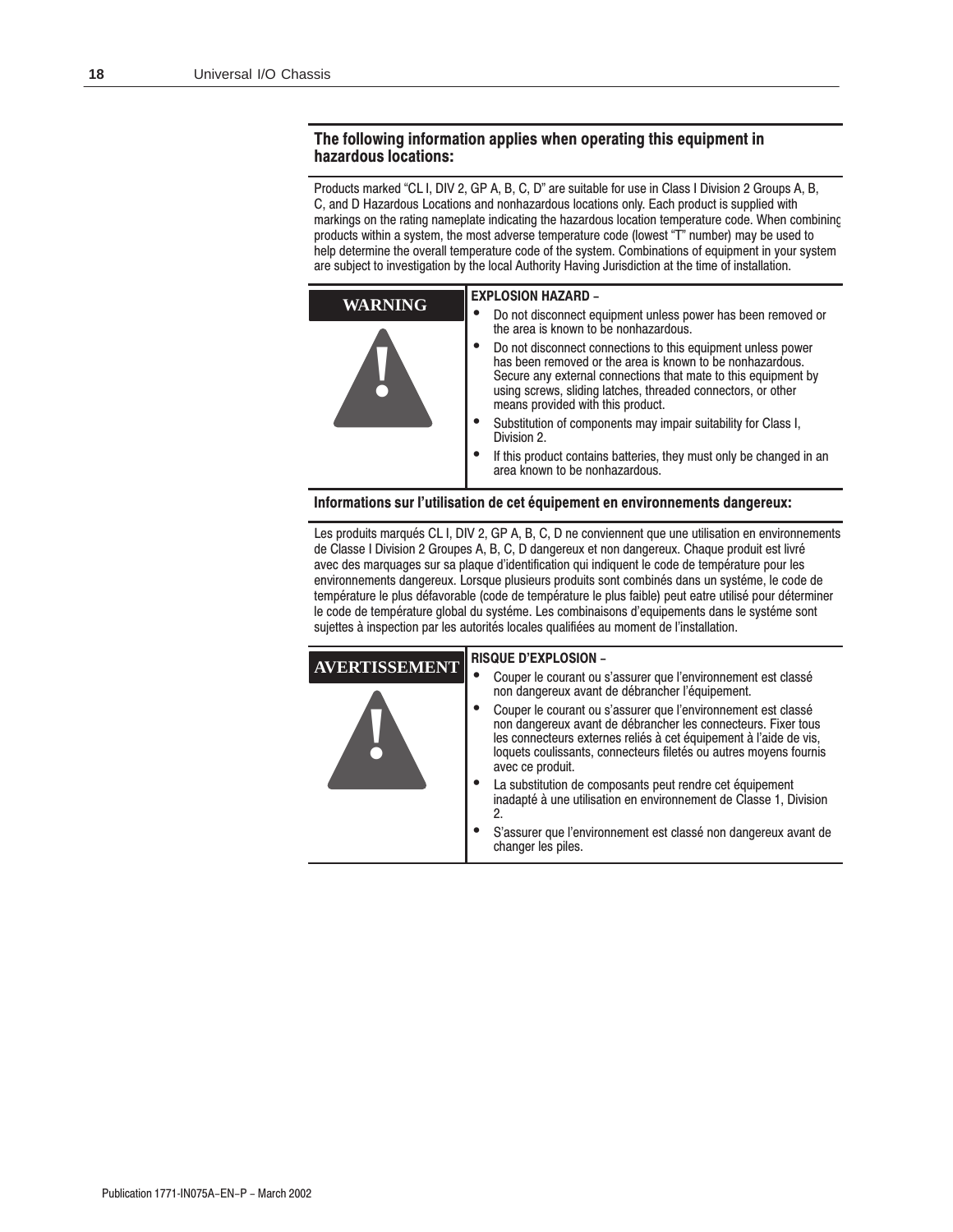# **Specifications**

| <b>I/O Chassis</b><br><b>Series B</b> | <b>Type of Mount</b> | <b>General Dimensions</b><br>$(W \times H \times D)$          | I/O Module<br>Weight<br>(without modules)<br><b>Slots</b> | <b>Maximum</b><br><b>Backplane</b><br>Current @ | <b>Compatible Replacement</b><br>for Chassis |                 |                   |
|---------------------------------------|----------------------|---------------------------------------------------------------|-----------------------------------------------------------|-------------------------------------------------|----------------------------------------------|-----------------|-------------------|
| (Cat. No.)                            |                      |                                                               |                                                           |                                                 | 5V dc                                        | <b>Series A</b> | <b>Supersedes</b> |
| 1771-A1B                              | panel                | 229 x 315 x 193mm<br>$(9.0 \times 12.4 \times 7.6)$ inches)   | 3.6kg (8lbs)                                              | 4                                               | 16A                                          | 1771-A1B        | 1771-A1           |
| 1771-A2B                              | panel                | 356 x 315 x 193mm<br>$(14.0 \times 12.4 \times 7.6)$ inches)  | 4.5kg (10lbs)                                             | 8                                               | 16A                                          | 1771-A2B        | 1771-A2           |
| 1771-A3B                              | panel or<br>19" rack | 483 x 339 x 221mm<br>$(19.0 \times 13.35 \times 8.7)$ inches) | 5.9kg (13lbs)                                             | 12                                              | 24A                                          | 1771-A3B        | none              |
| 1771-A3B1                             | panel                | 483 x 315 x 193mm<br>$(19.0 \times 12.4 \times 7.6)$ inches)  | 5.9kg (13lbs)                                             | 12                                              | 24A                                          | 1771-A3B1       | none              |
| 1771-A4B                              | panel                | 610 x 315 x 193mm<br>(24.0 x 12.4 x 7.6 inches)               | 7.3kg (16lbs)                                             | 16                                              | 24A                                          | 1771-A4B        | 1771-A4           |

| <b>General Specifications</b>                                   |                                                                                                                                                                                                                          |
|-----------------------------------------------------------------|--------------------------------------------------------------------------------------------------------------------------------------------------------------------------------------------------------------------------|
| <b>Environmental Conditions</b><br><b>Operating Temperature</b> | IEC 60068-2-1 (Test Ad, Operating Cold)<br>IEC 60068-2-2 (Test Bd, Operating Dry Heat)<br>IEC 60068-2-14 (Test Nb, Operating Thermal Shock)<br>32 to 140°F (0 to 60°C)                                                   |
| Storage Temperature                                             | IEC 60068-2-1 (Test Ab, Unpackaged, Nonoperating Cold)<br>IEC 60068-2-2 (Test Bb, Unpackaged, Nonoperating Dry Heat)<br>IEC 60068-2-14 (Test Na, Unpackaged, Nonoperating Thermal Shock)<br>$-40$ to 185°F (-40 to 85°C) |
| <b>Relative Humidity</b>                                        | IEC 60068-2-30 (Test Db, Unpackaged, Nonoperating Damp Heat)<br>5 to 95%, noncondensing                                                                                                                                  |
| Shock<br>Operating<br>Nonoperating                              | IEC 60068-2-27 (Test Ea, Unpackaged Shock)<br>15 <sub>q</sub><br>30 <sub>q</sub>                                                                                                                                         |
| Vibration                                                       | IEC 60068-2-6 (Test Fc, Operating)<br>2g @ 10-500Hz                                                                                                                                                                      |
| Emissions                                                       | CISPR <sub>11</sub><br>Group 1, Class A                                                                                                                                                                                  |
| <b>ESD Immunity</b>                                             | IEC 61000-4-2<br><b>4KV Indirect Discharges</b>                                                                                                                                                                          |
| <b>Radiated RF Immunity</b>                                     | IEC 61000-4-3<br>10V/m with 1kHz sine-wave 80% AM from 30MHz to 1000MHz                                                                                                                                                  |
| <b>Enclosure Type Rating</b>                                    | None (open style)                                                                                                                                                                                                        |